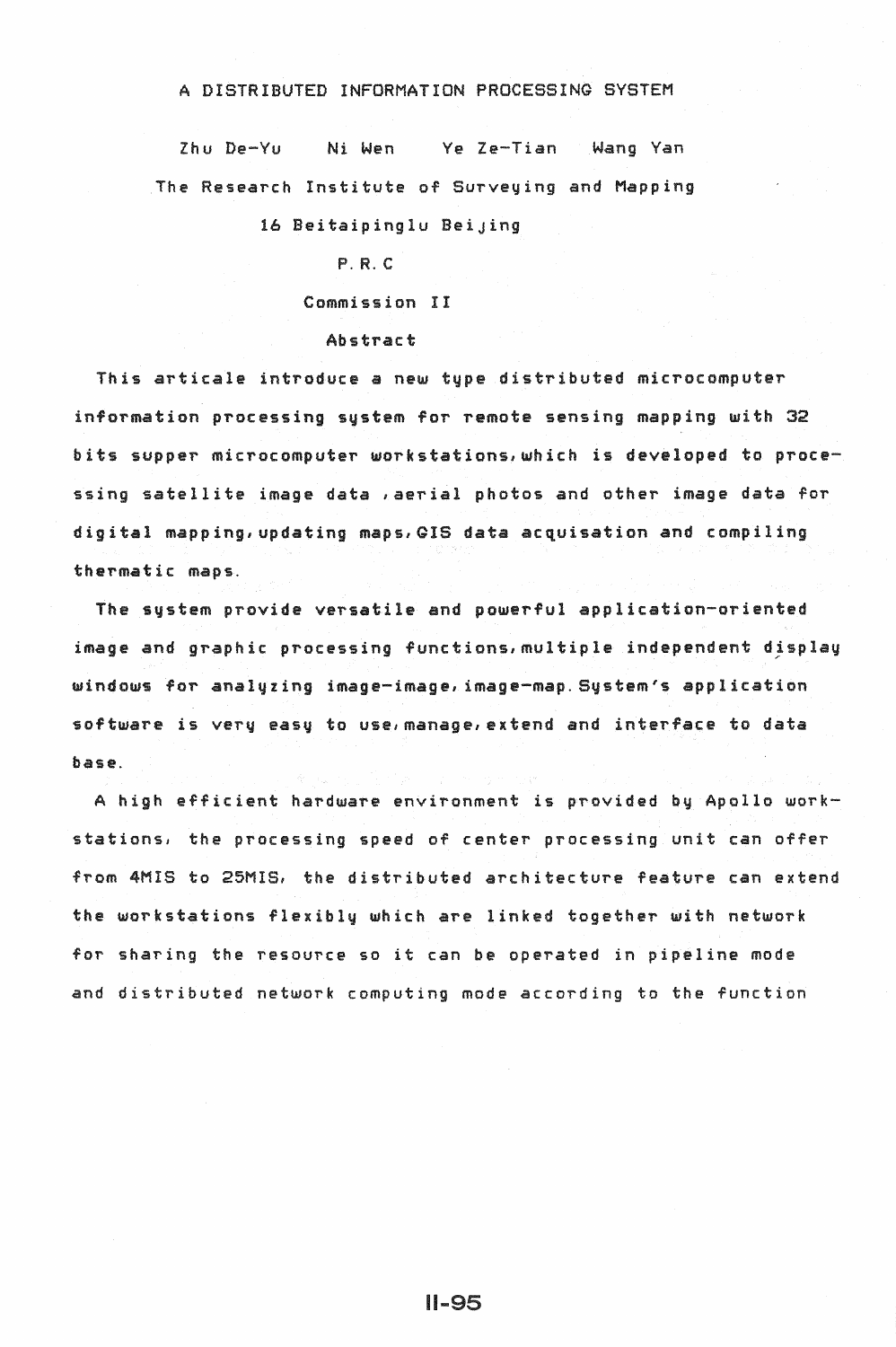specializat1on.

System's hardware configuration and software architecture *are*  discribed in this paper.

# Introduction

Since 1972, the first landsat has been launched, computers are increasingly used to process remote sensing image. There are many kinds of special image processing systam being built, in which most of host computer type are minicomputers, such as HP3000, PDP 11/34, NOVA4D, VAX 780, PRIME 750 etc..

The average price of one set about 500 thousand U.S. dollors. The main shortcoming of these systems are very huge,complicate and it can not be suitable for remote sensing cartographic application. In such case, the Research Institute of Surveying and Mapping began to develop its own remote sensing cartographic image processing system based on PRIME 9650 superminicomputer and Pericolor 2000 Color Interactive system from the end of 1982, named PIPS. PIPS is more applicable than similar system, but even so the hardware enviroment is also very huge,Complicate and expensive. It tends to be limited to use such system in the wide application field in China.

Thanks to the supermicrocomputer develop rapidly. The computing world has been changed. The performance of supermicrocomputer is better than minicomputer in following area: development, extensibility, reliability, flexibility etc. The computers which are used in remote sensing processing are no longer expensive. The

 $II-96$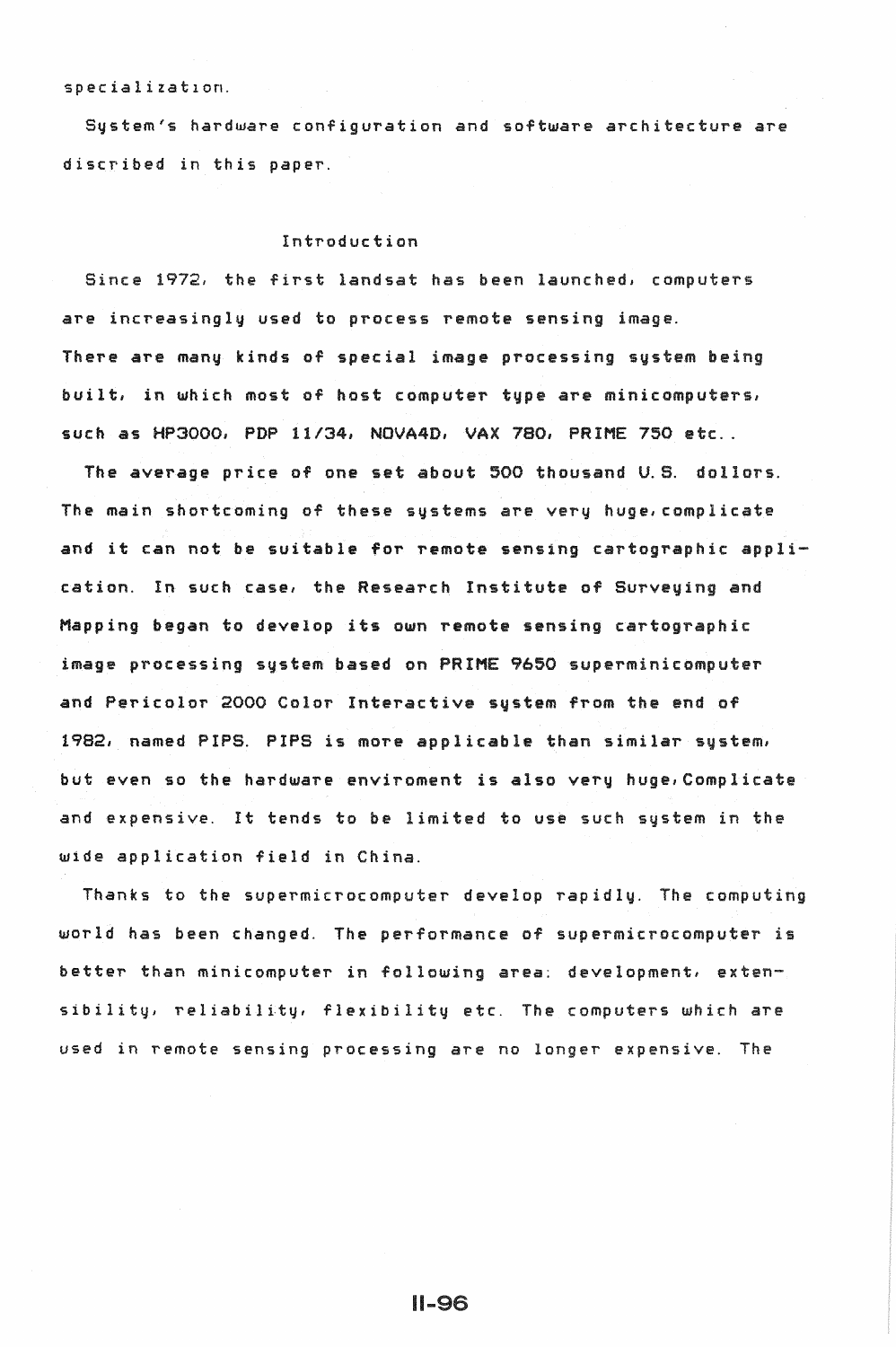personal workstations can be used instead of multi-user, time-shared machine and network technology makes single user system may access several machines which offer services which *are* to be shared among the users. It offer us an opportunity to develop *a* distributed microcomputer information processing system with high improvements in performance I price.

# DIPNET 880 family distributed information

# processing network system

DIPNET 880 family is supported by APOLLO DN3000 or DN4000 workstations It can be configured either a single workstation or multiple workstations which are linked by APOLLO Domain token ring. In such local network enviroment,any workstation can access system resources transparently,distributed computing and pipeline operating can be performed. User can select the system configuration according to the buget,because it is easy to extend without recompiling the system and remove workstation from or add workstation to the system without any influence.

DIPNET 880 family provide versatile and powerful applicationoriented image/graphic processing software,which include all kinds of basic image processing,digital terrain model<DTM> acquisation,rectifying diferrent kinds of remote sensing imges into photomaps,orthophotomaps or gee-coded images,setting up control point files and sub-image library,digitizing and processing map elements and developing GIS with D3M data base.

Hardware configuration and software architechure

1. Hardware configuration

11-97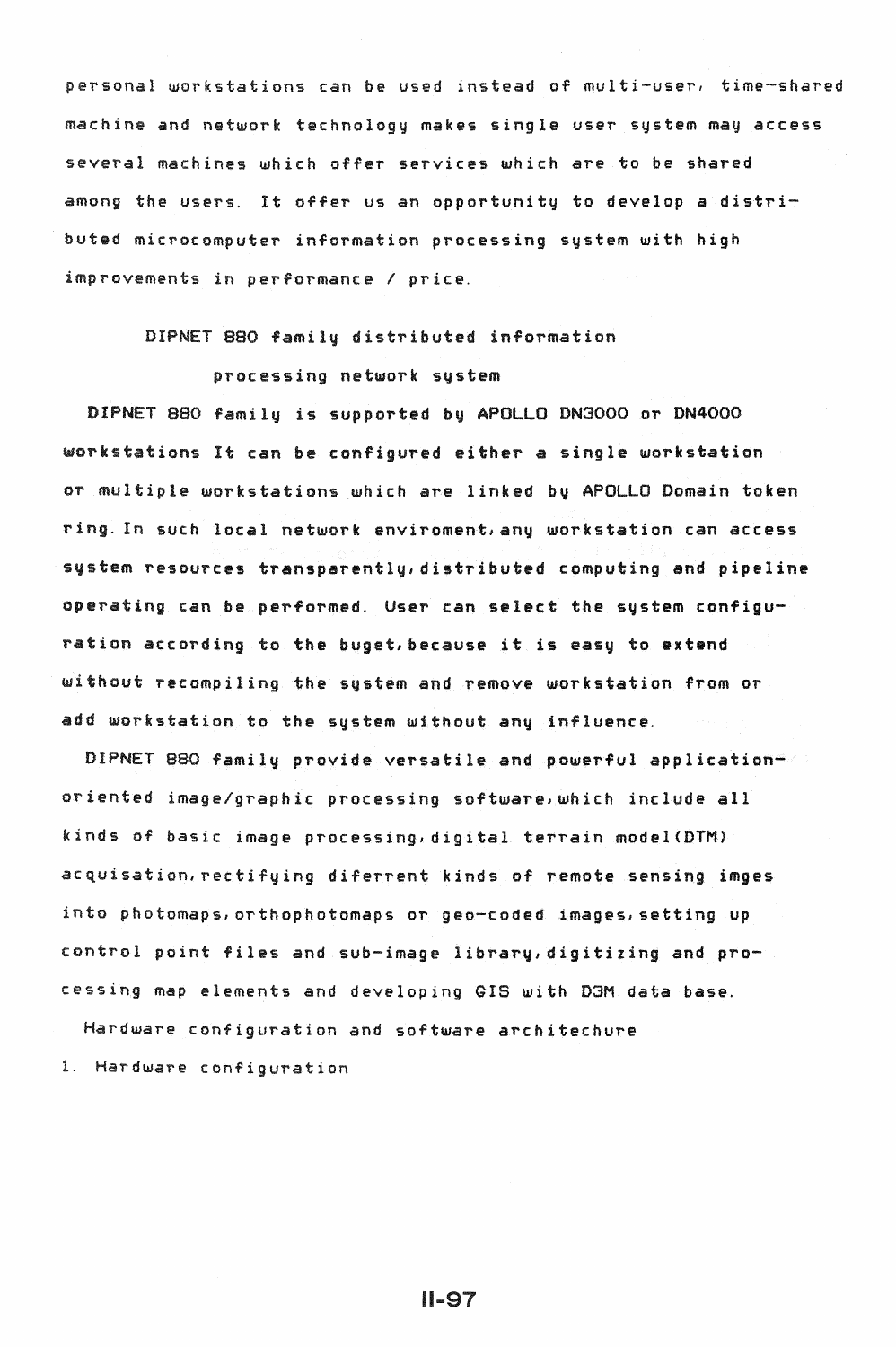The configuration of *a* single workstation: (figure 1, 1) It provides integrated 32-bit 25mhz MC68020 processor and 25mhz MC68881 floating point coprocessor deliver 4MIPS performance, 4M bytes to 32M bytes RAM and *a* bitmap monitor with high resolution which can display color image and graphic function rapidly, etc .. General and special peripherals can communicate with it through I/0 bus.

The configuration of multiple workstations: (figure 1,2) Every workstation can automaticaly perform a task for a proJect as *a* standalone machine. The workstations of the network can  $\overline{a}$  ccess global virtual memory system, so the users can share program, file and periphral resource of the network system. It can communicate with other type computer through ETHERNET.

Comparing the hardware enviroment of DIPNET 880 family with PIPS the performance is obviously improvement. The processing rate increased from 1.2MIPS to more than 4MIPS,the main memory from 2M bytes to more than 4M bytes,the price is about 1/4 of PIPS. DIPNET is *a* top of desk mechine,so the operator can very easy manage it.

2. System software architecture (figure 2>

The system is supported by APOLLO Aegis and Domain/IX<UNIX) operating system and graphic primitive<GPR>. On the premise of high performance and low price *we* have developed a set of image display, graphic processing, image processing, geometric processing,data acquisation etc. software package for remote sensing

**II-98**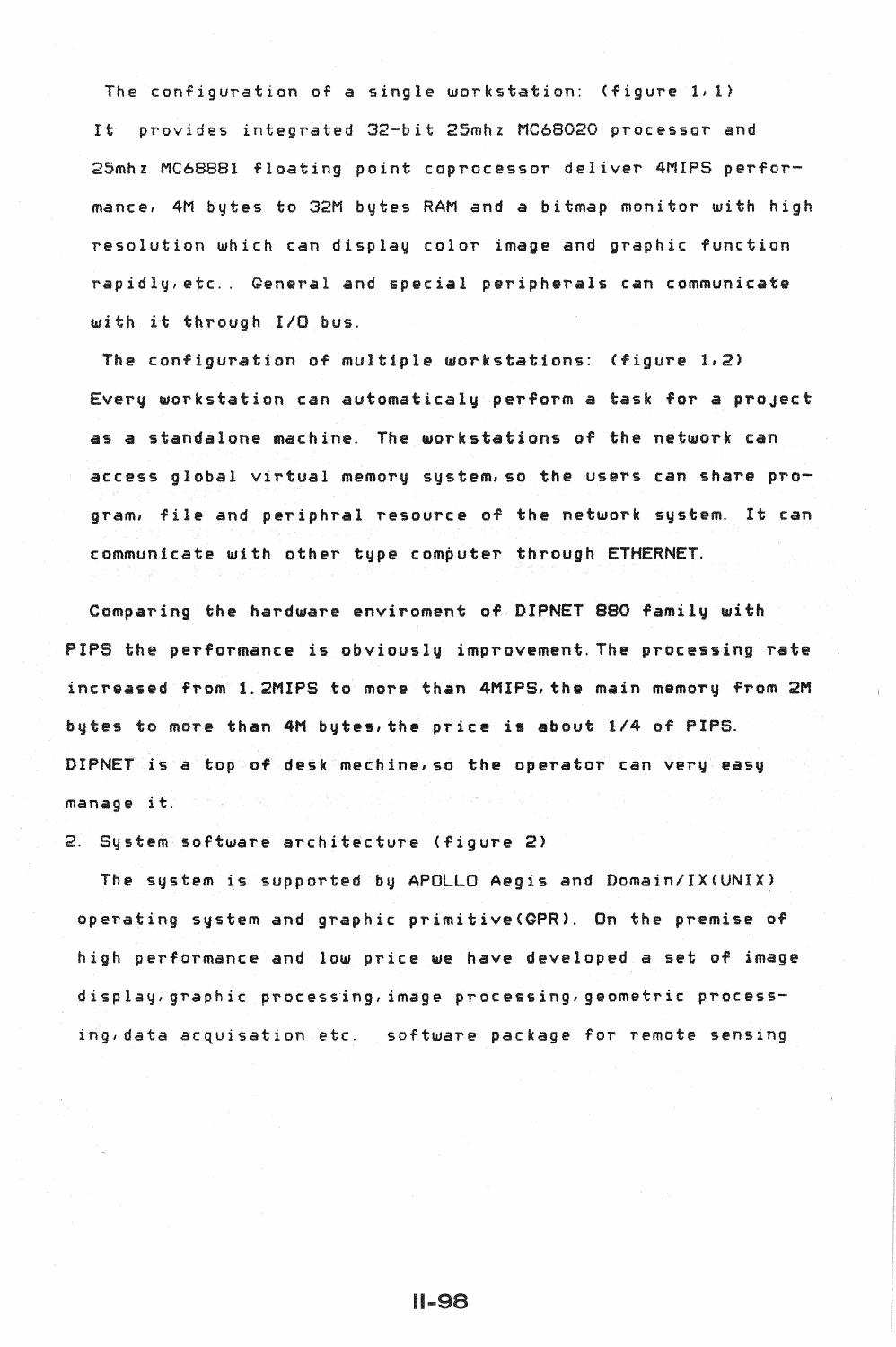

figure 1,1 hardware configuration(one workstation)

 $11 - 99$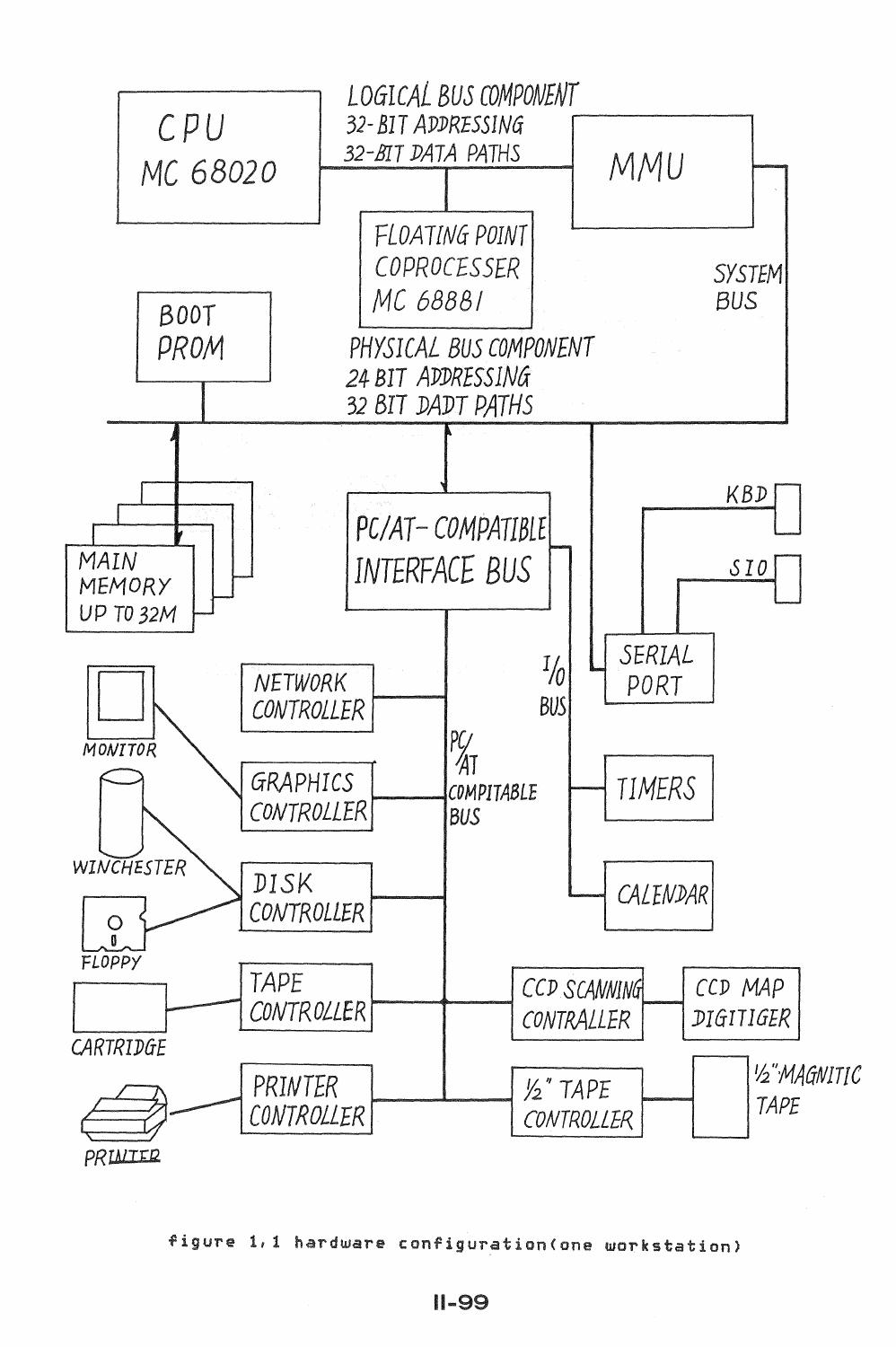

figure 1,2 distributed hardware configuration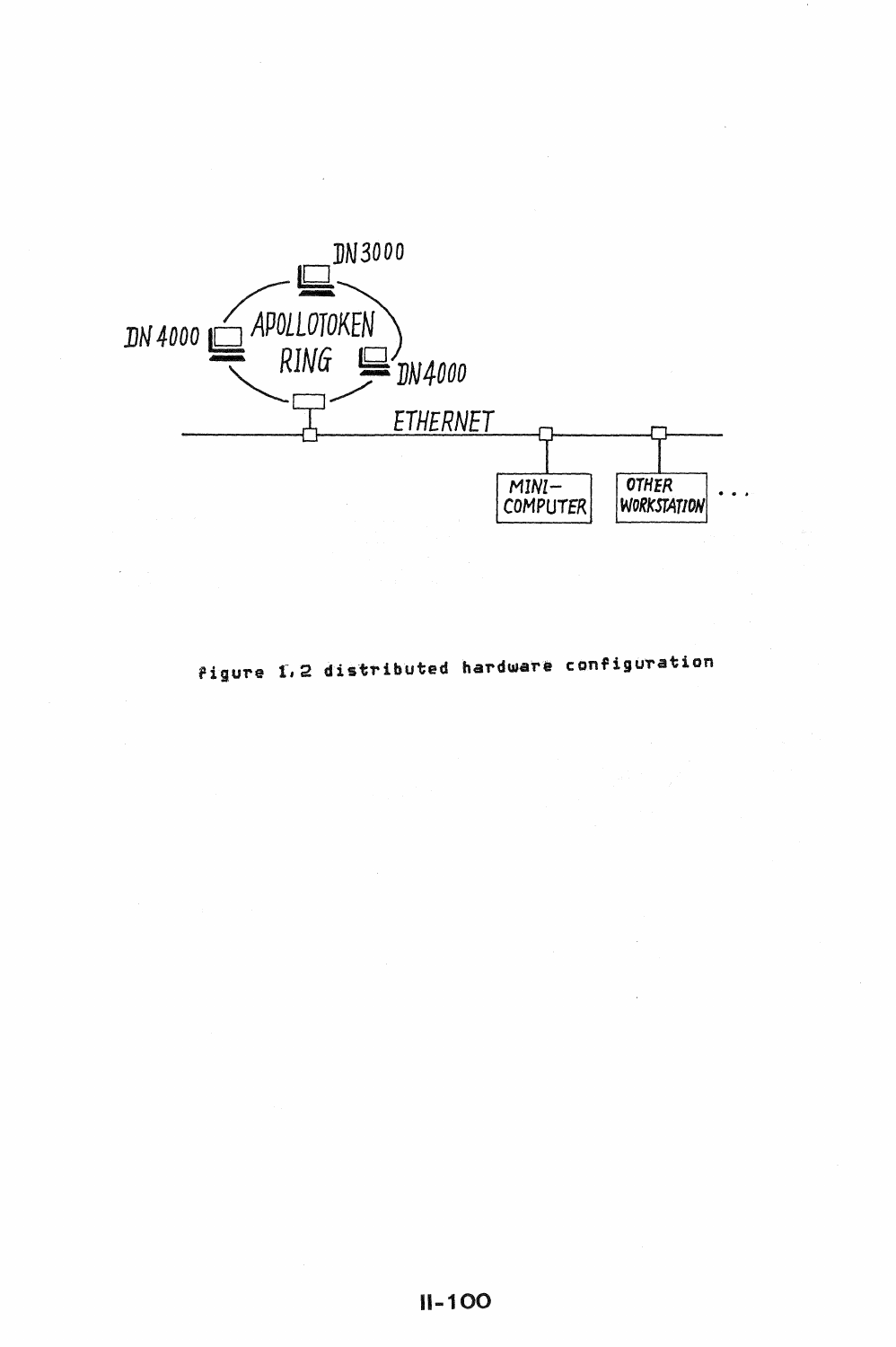

# figure 2 DIPNET software architecture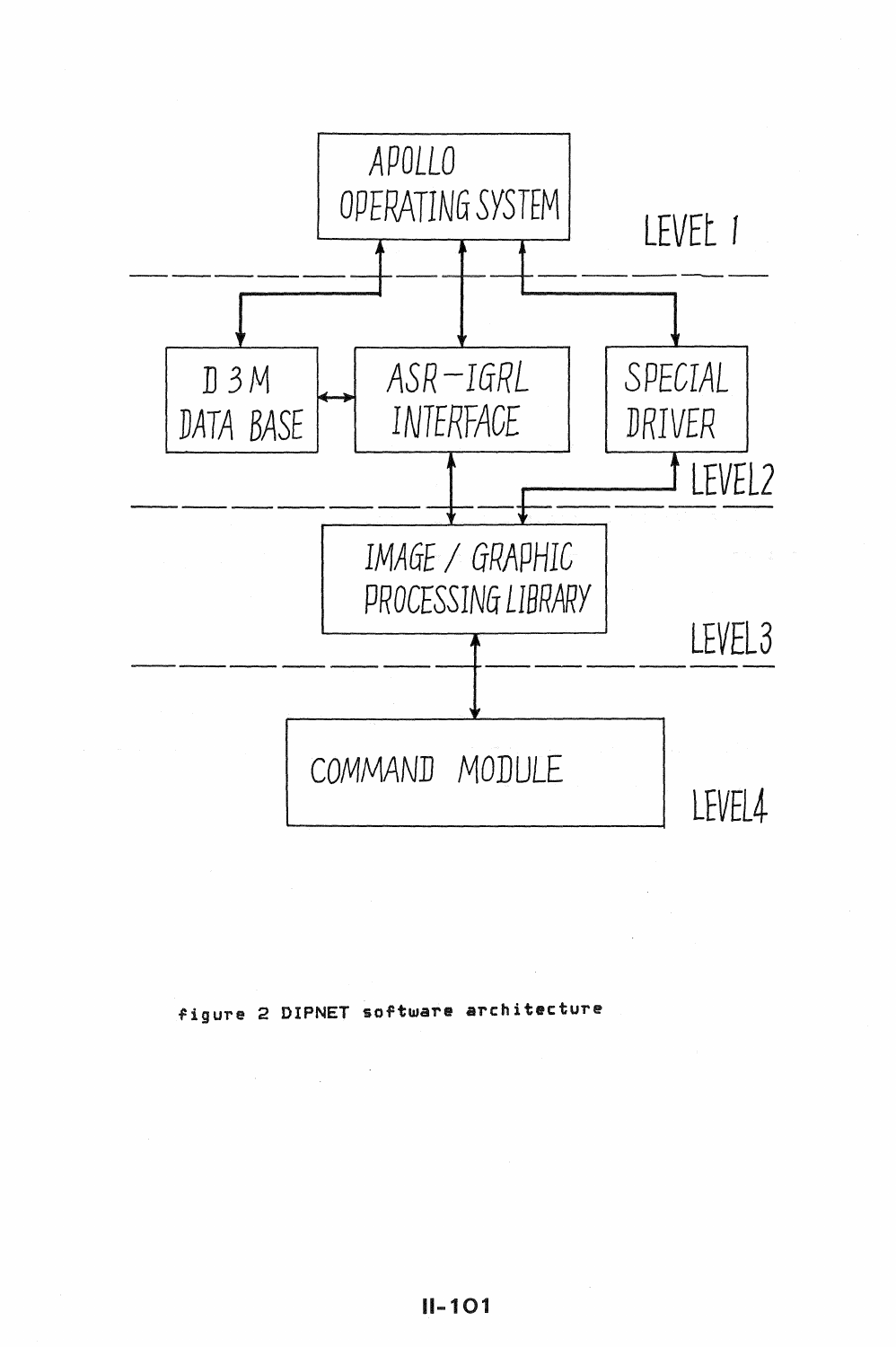cartographic application to form *a* application-oriented and userfriendly system.

The system is *a* kind of hierarchical structure.There are four levels in it.

The first level is APOLLO operating system which provides to access network file transparently, multiple window management and excellent distributed computing enviroment.

The second level consists of three parts:

- (1) APOLLO D3M data base which is supported to develop distributed GIS for cartographic application.
- <2) Special driver is developed to communicate with some special peripherals which *are* not supported by APOLLO driver such as CCD map digitizer which is developed by us to digitize map elements, acquire control point sub-image etc. and other photogrametric instruments.
- (3) APOLLO software resources-Image/graphic processing library <ASR-IGPL)interface is developed for program designer to develop remote sensing cartographic program very transparently. There are three functions:

(a) Basic image display

ON the premise as mentioned above we have developed basic image display function with software instead of the image interactive methord of traditional image processing system which costs a lot.We developed special algorithms which can perform displaying true color, stereo image and measuring coordinates of the stereo image. We use, pixel

11-102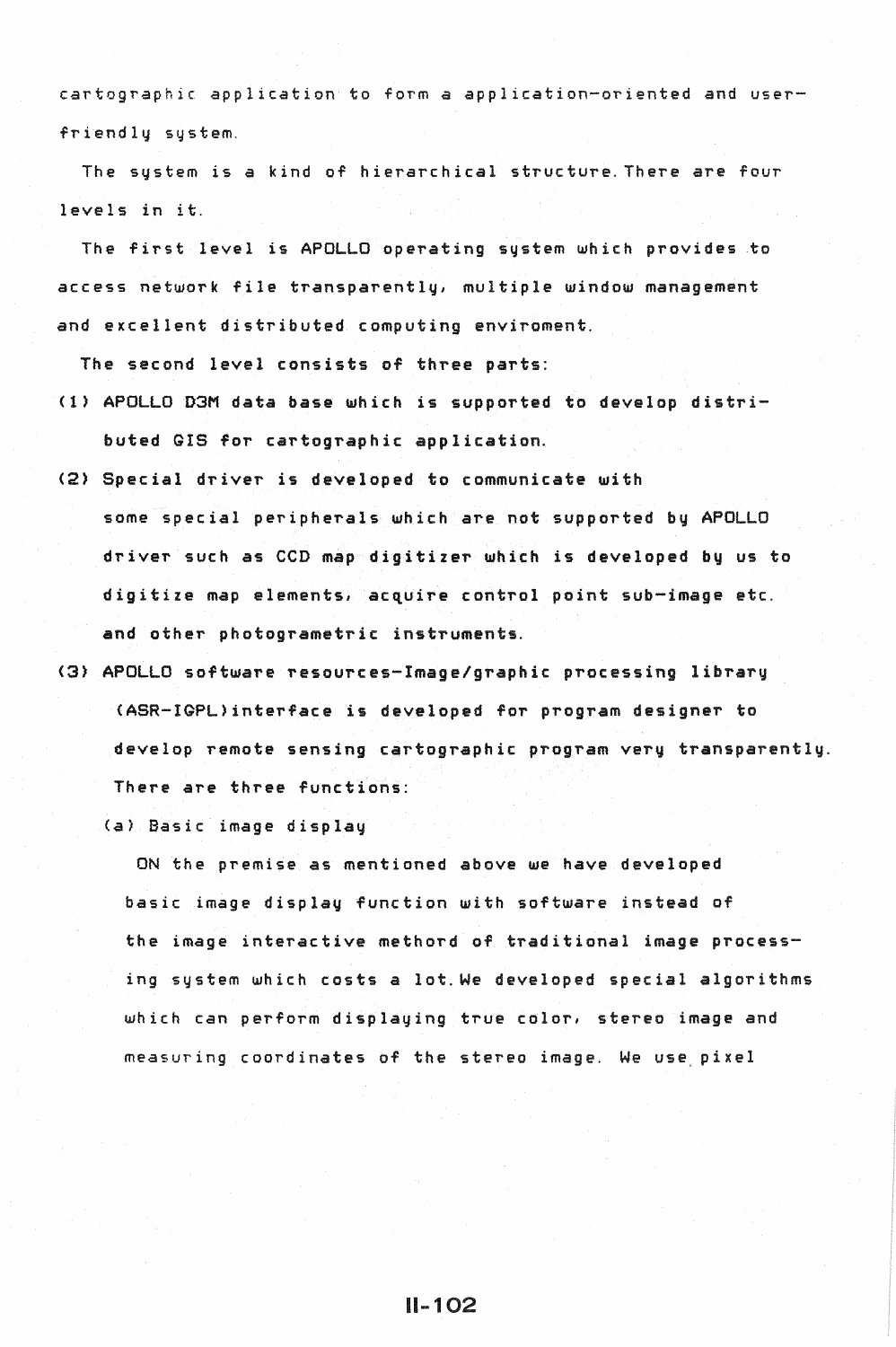block transfer and bitmap functions to perform roaming, exchang different image displaying etc.

(b) File and data structure *are* easy to modify to interface with data base and different operating system without any influence to the image and graphic processing library. (c) Program designer can use Pascal,Fortran and C languages

etc. to develop application software transparently.

The third level consists of several hundred subroutines to perform remote sensing cartographic image processing algorithms which include public service programs, image enhancement and transformation, multispectral data classification, image map and orthophoto image map processing, terrain data acquisition and DTM generation,map elements digitizing and processing,automatic control CCD map digitizer.

The forth level is the command module which is responsible for the interactive mode of image/graphic processing. It interprets commands from the keyboard or mouse and issues calls to the library to execute those commands.

# Conclusions

DIPNET 880 family is *a* new system which is The Research Institute of Surveying and Mapping in cooperation with MEDAS CO.LTD. The cartographic image processing application software has been developed on the basis of image processing software of PIPS.So it is a very reliable software package. We *have* optimized it further and combined it with APOLLO's efficient graphic functions and distributed enviroment,which makr DIPNET 880 family stepping up to a new information